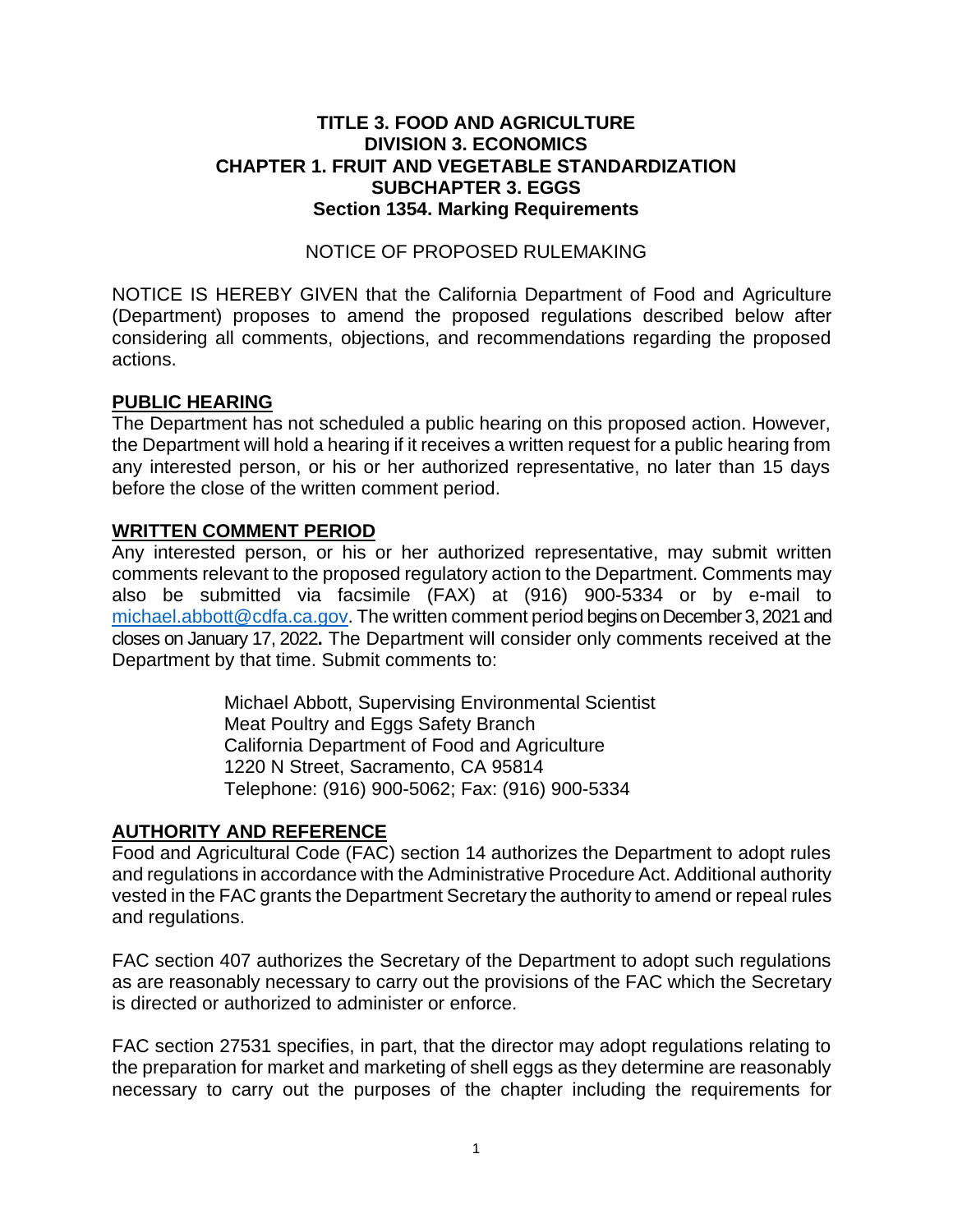marking containers, displays and advertising of eggs sold in California, or any other matter necessary to accomplishment the purpose of this chapter

 FAC section 27521 specifies, in part, that the purpose of the chapter is to ensure the orderly marketing of shell eggs in a uniform manner and to prevent the marketing of deceptive or mislabeled containers of eggs.

 FAC section 27573 specifies the purposes of the Shell Egg Food Safety Committee which include the quality of shell eggs and uniformity of inspection.

 FAC section 27631 provides that it is unlawful to violate any provision of the chapter or any regulation adopted pursuant to it.

 FAC section 27637 provides, in part, that it is unlawful for any person to make any statement about the quality, size, weight, source, origin, or any other matter relating to eggs which is false, deceptive or misleading.

### **INFORMATIVE DIGEST/POLICY STATEMENT OVERVIEW**

 This rulemaking action proposed to amend the California Code of Regulations (CCR), Title 3, Division 3, section 1354. Specifically, this rulemaking action clarifies and makes specific the requirements to label consumer containers of eggs as "cage free".

 The Department's Egg Safety and Quality Management (ESQM) Program is responsible for the regulatory authority for shell eggs and egg products produced, shipped, or sold in California. This includes the marketing and truth in labeling of shell eggs or egg products.

 Benefits of the Proposed Action: This proposed regulatory action will assure the they meet minimum standards outlined in the cage free definition. Producers will have a consistent standard applied equally across the industry for eggs sold to California Consumers of California that when they purchase eggs that are labeled "cage free" that consumers.

# **CONSISTENCY EVALUATION**

 to or affect this area, the Department has concluded that these are the only regulations The Department has determined that this proposed regulatory action is not inconsistent with existing regulations. After conducting a review for any regulations that would relate that concern the marketing of shell eggs.

# **DISCLOSURES REGARDING THE PROPOSED ACTION**

The Department has made the following initial determinations:

Mandate on local agencies and school districts: None.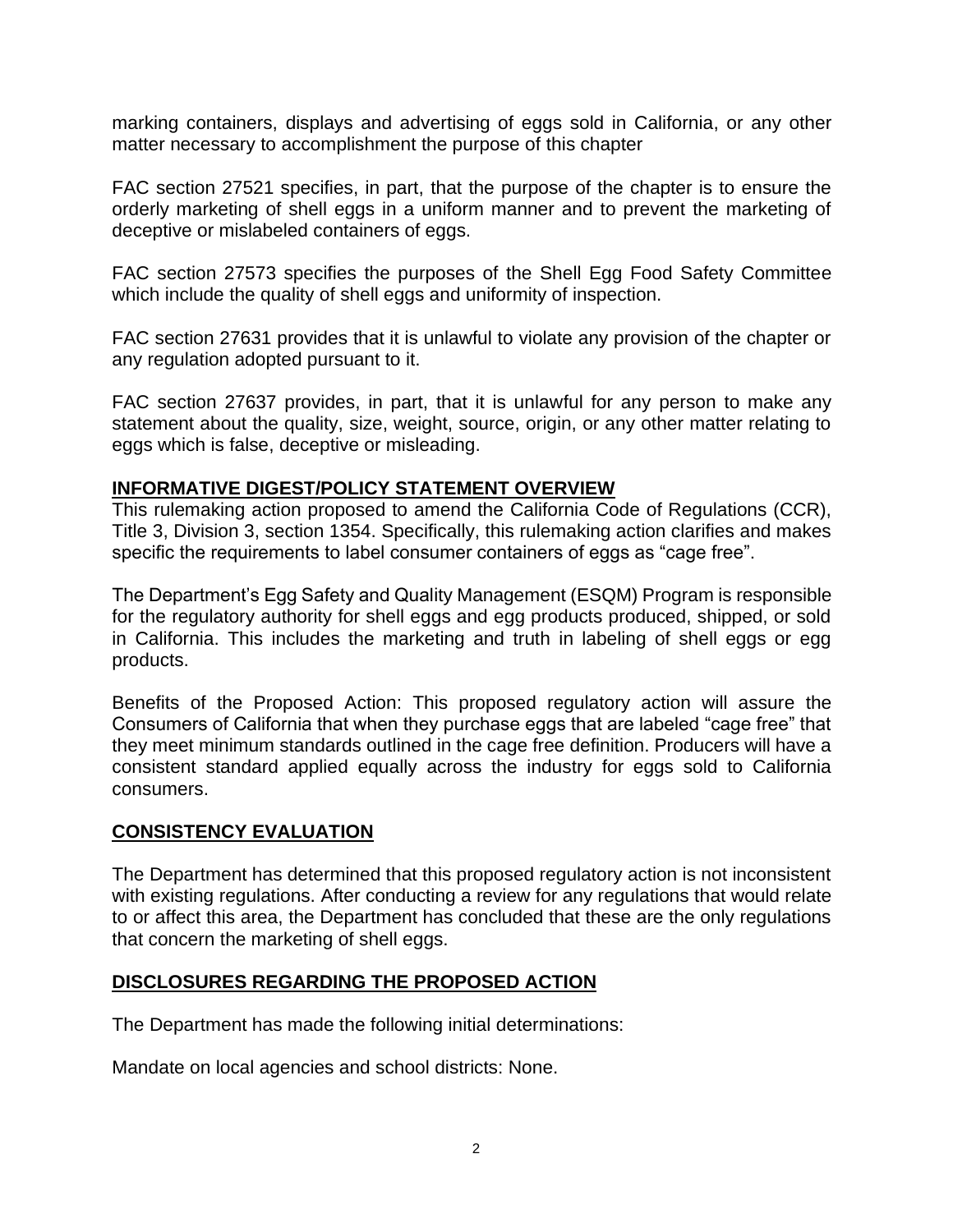Cost or Savings to any state agency: None.

 Cost to any local agency or school district which must be reimbursed in accordance with the Government Code section 17500 through 17630: None.

Other nondiscretionary cost or savings imposed on local agencies: None.

Cost or savings in federal funding to the state: None.

 Significant, statewide adverse economic impact directly affecting business including the ability of California businesses to compete with businesses in other states: None

 representative private person or business: The Department is not aware of any cost impacts that a representative private person or business would necessarily incur in reasonable compliance with the proposed action." This is more consistent with the Cost impacts on a representative private person or business: Cost impacts on a Administrative Procedure Act (APA) language of Gov. Code sec. 11346.5(a)(9).

### **RESULTS OF THE ECONOMIC IMPACT ASSESSMENT/ANALYSIS**

 The Department concludes that it is: (1) likely that the proposal will not create or eliminate jobs and not eliminate existing business; (2) likely that this proposal will not create new business or expand current business opportunities; (3) likely that this proposal will not eliminate jobs; (4) Also, enhanced enforcement activities will protect consumers and the industry, and assure that they are provided an accurate and standardized definition of "cage free". Finally, this proposed rulemaking will have no impact on the general public and protection of public health and safety.

Significant effect on housing costs: None.

#### **SMALL BUSINESS DETERMINATION**

 The Department has initially determined that the proposed changes to the regulations would have no significant impact directly affecting small businesses. These regulations not establish any new limitations on small businesses. All egg producers would be do not require any additional costs or outputs for small businesses. These regulations do operating under the same regulatory structure with regards to the regulatory changes.

### **CONSIDERATION OF ALTERNATIVES**

 Department must determine that no reasonable alternative it considered or that has otherwise been identified and brought to the attention of the Department would be more effective in carrying out the purpose for which the action is proposed or would be as effective and less burdensome to affected private persons than the proposed action or In accordance with Government Code section 11346.5, subdivision (a)(13), the would be more cost-effective to affected private persons and equally effective in implementing the statutory policy or other provision of law.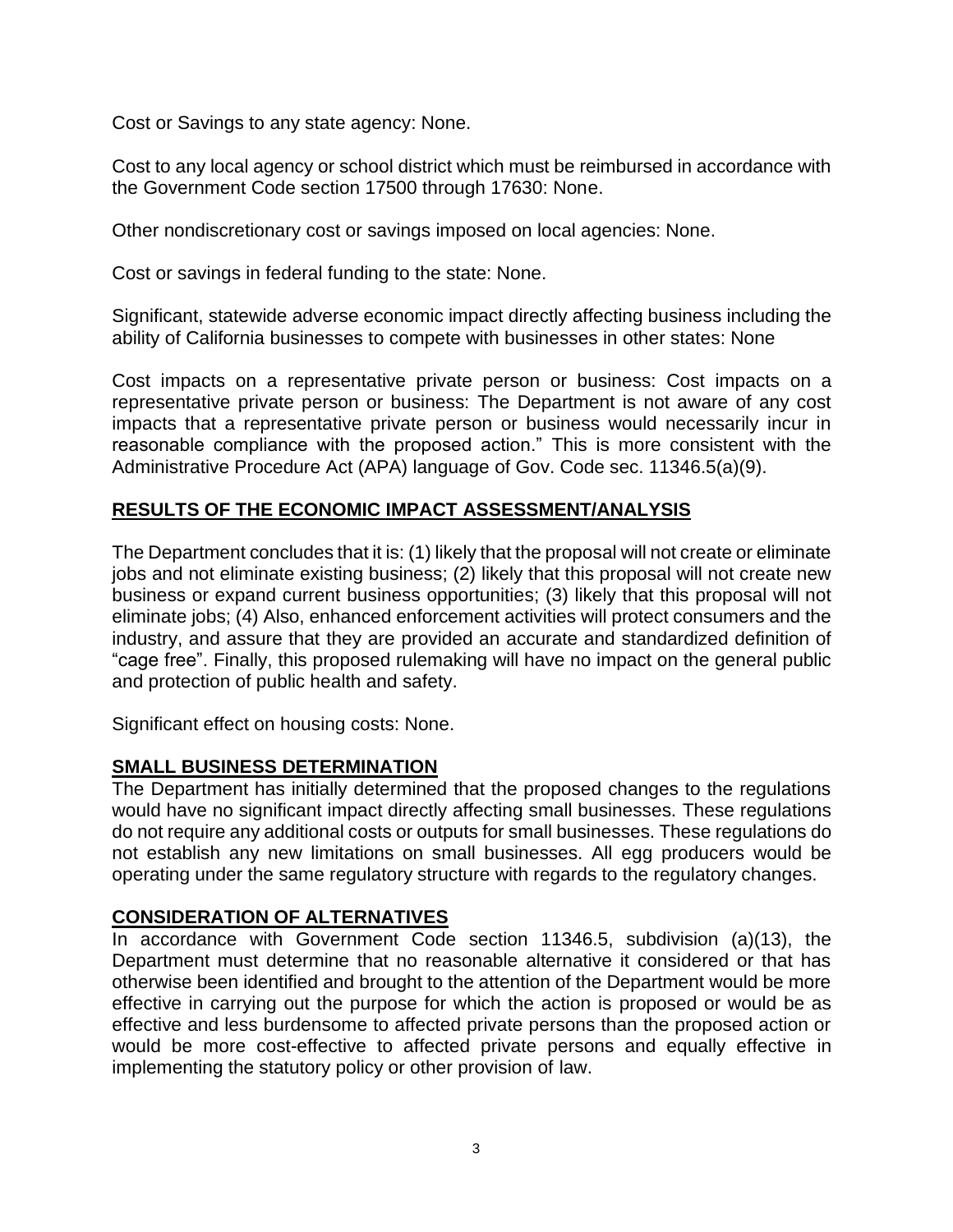The alternative to not pursue this regulatory action would result in deceptive or fraudulent labeling and an unfair marketing of the eggs. The adoption of a different definition from the one proposed here could cause conflict and confusion as this definition supports the most common understanding of cage free.

# **CONTACT PERSONS**

 Department of Food and Agriculture Animal Health & Food Safety Services Meat, Michael Abbott, Supervising Environmental Scientist Poultry, and Egg Safety Branch 1220 N Street, Sacramento, CA 95814 Telephone: (916) 900-5103 E-mail: [michael.abbott@cdfa.ca.gov](mailto:michael.abbott@cdfa.ca.gov)

 Department of Food and Agriculture Animal Health & Food Safety Services 1220 N The backup contact person is: Andrew Halbert, Staff Services Manager Street, Sacramento, CA 95814 Telephone: (916) 900-5372 E-mail: [andrew.halbert@cdfa.ca.gov](mailto:andrew.halbert@cdfa.ca.gov) 

 Please direct requests for copies of the proposed text of the regulations, the initial statement of reason, the modified text of the regulation, if any, or other information upon which the rulemaking is based to Michael Abbott at the above address.

# **AVAILABILITY OF STATEMENT OF REASONS AND TEXT OF PROPOSED REGULATIONS**

 The Department will have the rulemaking file available for inspection and copying throughout the rulemaking process at its office at: 2800 Gateway Oaks Drive, Suite 100, Sacramento, CA 95833. As of the date this notice is published in the Notice Register, the rulemaking file consists of this notice, the proposed text of the regulations, and the initial statement of reasons. Copies may be obtained by contacting Michael Abbott at the address or phone number listed previously.

### **AVAILABILITY OF CHANGED OR MODIFIED TEXT**

 After considering all timely and relevant comments received, the Department may amend the proposed regulations substantially as described in this notice. If the Department makes modifications, which are sufficiently related to the originally proposed text, it will make the modified text (with the changes clearly indicated) available to the public for at least 15 days before the Department adopts the regulations as revised. Please send requests for copies of any modified regulations to the attention of Maria Tenorio at the address listed above. The Department will accept written comments on the modified regulations for 15 days after the date on which they are made available.